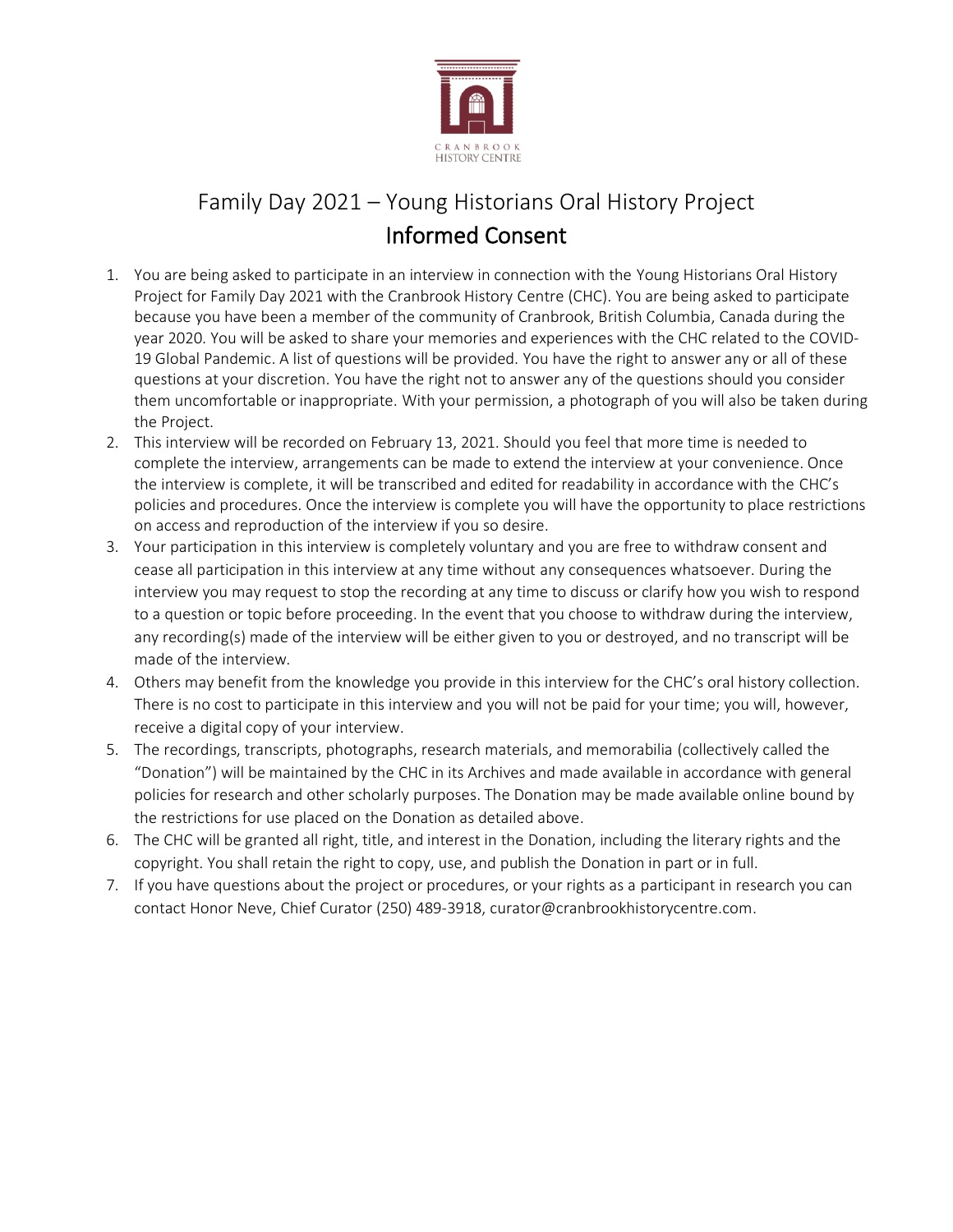

# Deed of Gift

## Oral History

The Cranbrook History Centre aims to preserve the history of the East Kootenay through the recollections of those who have contributed to the history, culture and stories of the land and people. We believe in the power of history to ignite the imagination, stimulate curiosity, provide enjoyment, and engage communities through authentic programming, research, and dynamic displays. The Cranbrook History Centre brings the stories of the past to life from the perspectives of the women, men, individuals, and families of our community, as recorded in their own words.

#### Interviewee Contact Information

| Other Interviewees (only applicable for households):                                          |                                                                                |    |  |  |  |  |  |  |  |
|-----------------------------------------------------------------------------------------------|--------------------------------------------------------------------------------|----|--|--|--|--|--|--|--|
| Full Name(s):                                                                                 |                                                                                |    |  |  |  |  |  |  |  |
|                                                                                               |                                                                                |    |  |  |  |  |  |  |  |
|                                                                                               |                                                                                |    |  |  |  |  |  |  |  |
| I understand the following agreement applies to all members of the household as listed above. |                                                                                |    |  |  |  |  |  |  |  |
|                                                                                               | voluntarily agree to participate in the oral history interview on this day the | of |  |  |  |  |  |  |  |

| $\mathbf v$ $\mathbf v$ $\mathbf w$ $\mathbf w$ $\mathbf w$ $\mathbf w$ $\mathbf w$ $\mathbf w$ $\mathbf w$ $\mathbf w$ $\mathbf w$ $\mathbf w$ $\mathbf w$ $\mathbf w$ $\mathbf w$ $\mathbf w$ $\mathbf w$ $\mathbf w$ $\mathbf w$ $\mathbf w$ $\mathbf w$ $\mathbf w$ $\mathbf w$ $\mathbf w$ $\mathbf w$ $\mathbf w$ $\mathbf w$ $\mathbf w$ $\mathbf w$ $\mathbf w$ $\mathbf w$ $\mathbf$ |
|-----------------------------------------------------------------------------------------------------------------------------------------------------------------------------------------------------------------------------------------------------------------------------------------------------------------------------------------------------------------------------------------------|
| 20 for the Cranbrook History Centre Archives (CHC). I acknowledge that the CHC acquires oral history interviews with the intent                                                                                                                                                                                                                                                               |
| of making them available to users for an ongoing or indefinite period of time. I understand that to accomplish this, the following                                                                                                                                                                                                                                                            |
| items may be created from my interview:                                                                                                                                                                                                                                                                                                                                                       |

- A preservation master copy in addition to user copies of the recording
- Reformatted copies of the recording that meet changing technological and archival standards
- An edited transcript and summary
- A photograph of me from the interview
- Copies of any personal documents or additional photos I wish to share during the interview

### Copyright and Licensing

Copyrights and rights of reproduction in and to these materials will be governed by the Canadian Copyright Act. The Participant transfers the copyrights to the Centre, which grants a non-exclusive license to the participant for the complete and unrestricted right to copy, use, and publish the Donation in part or in full.

#### Agreement

I have read the information contained within this release form, the interviewer(s) informed me of my rights, and offered to answer any questions or concerns I had about this document or the interview. I hereby consent to participate in this oral history interview.

#### This constitutes my entire and complete understanding:

| Donor Signature                                                       |                            | Date                      |  |                      |             |  |  |  |  |
|-----------------------------------------------------------------------|----------------------------|---------------------------|--|----------------------|-------------|--|--|--|--|
|                                                                       |                            |                           |  |                      |             |  |  |  |  |
|                                                                       |                            |                           |  |                      |             |  |  |  |  |
|                                                                       |                            |                           |  |                      |             |  |  |  |  |
|                                                                       |                            |                           |  |                      |             |  |  |  |  |
|                                                                       |                            |                           |  |                      |             |  |  |  |  |
| Curator Signature, Cranbrook Archives, Museum and Landmark Foundation |                            | Date                      |  |                      |             |  |  |  |  |
|                                                                       |                            |                           |  |                      |             |  |  |  |  |
|                                                                       |                            |                           |  |                      |             |  |  |  |  |
|                                                                       |                            |                           |  |                      |             |  |  |  |  |
|                                                                       |                            |                           |  |                      |             |  |  |  |  |
|                                                                       |                            |                           |  |                      |             |  |  |  |  |
|                                                                       |                            |                           |  |                      |             |  |  |  |  |
|                                                                       | FOR ARCHIVES USE ONLY      |                           |  |                      |             |  |  |  |  |
|                                                                       |                            |                           |  |                      |             |  |  |  |  |
| Copy for Donor                                                        | Donor Information Complete | Donor Recording Copy Sent |  | Acknowledgement sent | Accession # |  |  |  |  |
|                                                                       |                            |                           |  |                      |             |  |  |  |  |
|                                                                       |                            |                           |  |                      |             |  |  |  |  |
|                                                                       |                            |                           |  |                      |             |  |  |  |  |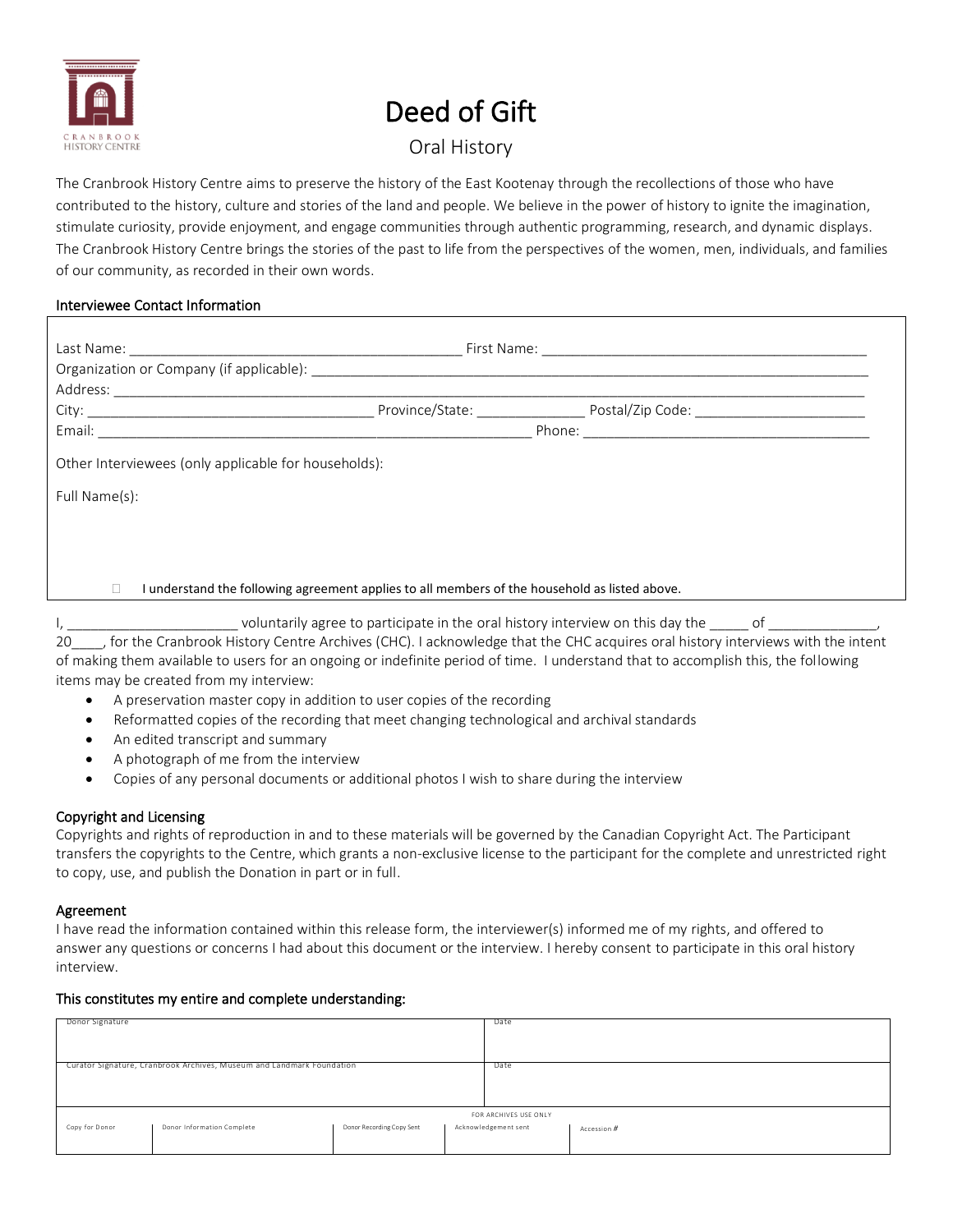

**Restrictions** OPTIONAL: I wish to place the following restrictions on the use of this interview: \_\_\_\_\_\_\_\_\_\_\_\_\_\_\_\_\_

I understand that regardless of any restrictions that may be placed on the transcript of the interview, the CHC retains the rights to all materials generated about my oral history interview and will make the summary details available on the CHC's online collections database. Should the CHC wish to post to the Internet the content of the oral history interview, that is, direct quotations, audio clips, video clips, or other material from the oral history recordings or the transcription of the recordings, the CHC will be bound by the restrictions for use placed on the Donation as detailed above. Should the CHC wish to post to the Internet the entire oral history interview during my lifetime, I will have the opportunity to permit or deny this posting.

\_\_\_\_\_\_\_\_\_\_\_\_\_\_\_\_\_\_\_\_\_\_\_\_\_\_\_\_\_\_\_\_\_\_\_\_\_\_\_\_\_\_\_\_\_\_\_\_\_\_\_\_\_\_\_\_\_\_\_\_\_\_\_\_\_\_\_\_\_\_\_\_\_\_\_\_\_\_\_\_\_\_\_\_\_\_\_\_\_\_\_\_\_\_\_\_\_\_\_\_\_\_\_\_\_\_\_\_

\_\_\_\_\_\_\_\_\_\_\_\_\_\_\_\_\_\_\_\_\_\_\_\_\_\_\_\_\_\_\_\_\_\_\_\_\_\_\_\_\_\_\_\_\_\_\_\_\_\_\_\_\_\_\_\_\_\_\_\_\_\_\_\_\_\_\_\_\_\_\_\_\_\_\_\_\_\_\_\_\_\_\_\_\_\_\_\_\_\_\_\_\_\_\_\_\_\_\_\_\_\_\_\_\_\_\_\_

I understand that the CHC will enforce my wishes until the time of my death, when any restrictions will be removed.